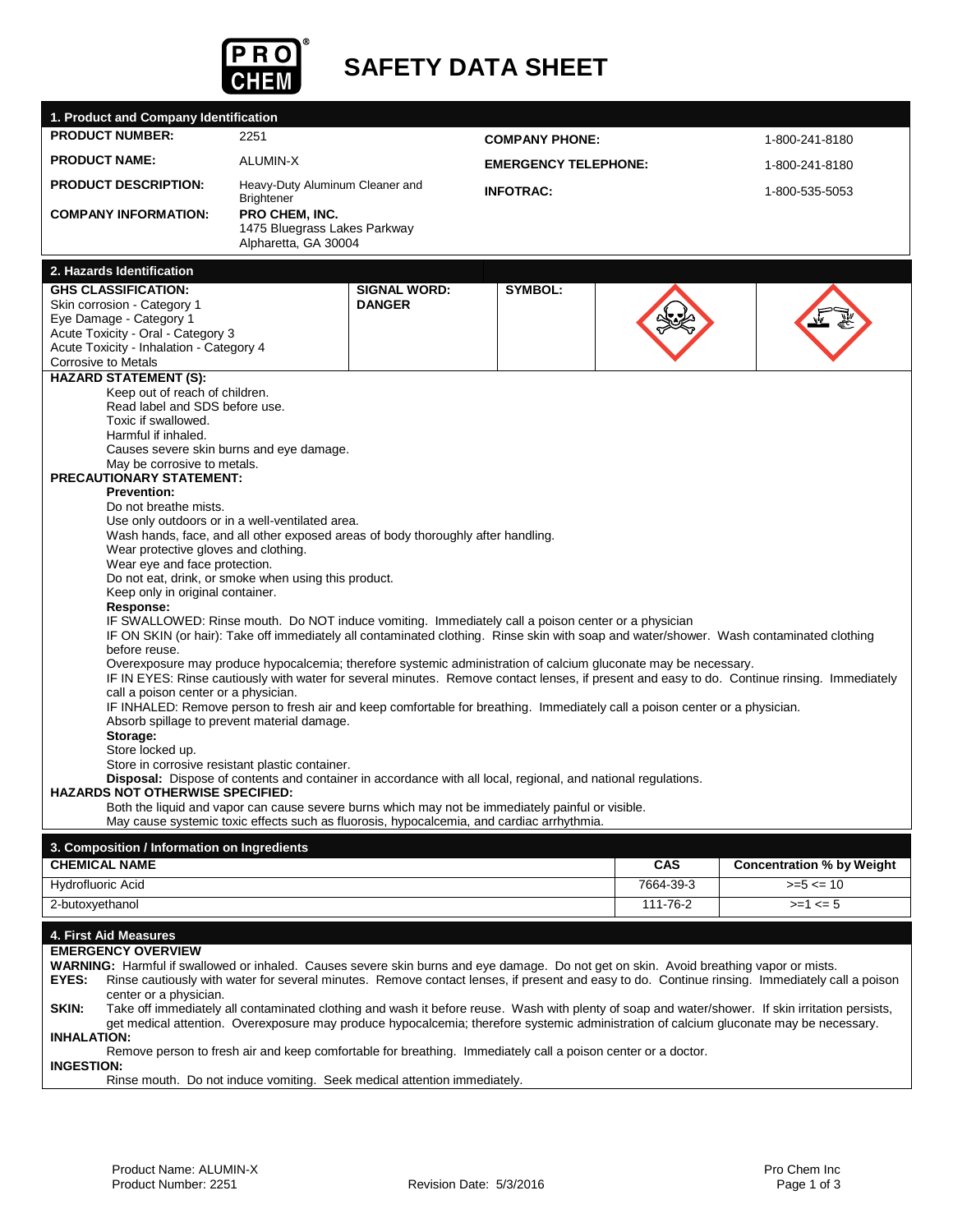#### **5. Fire-Fighting Measures**

#### **SUITABLE FIRE EXTINGUISHING MEDIA:**

#### Use water spray, fog, or foam.

### **SPECIFIC HAZARDS ARISING FROM THE CHEMICAL:**

#### Containers may build pressure and rupture. **HAZARDOUS THERMAL DECOMPOSITION PRODUCTS:**

Carbon Dioxide. Carbon Monoxide.

### **SPECIFIC FIREFIGHTING METHODS:**

Promptly isolate the scene by removing all persons from the vicinity of the incident if there is a fire. No action shall be taken involving any personal risk or without suitable training. Move containers from fire area if this can be done without risk. Use water spray to keep fire-exposed containers cool.

#### **SPECIAL PROTECTIVE EQUIPMENT FOR FIREFIGHTERS:**

Firefighters should wear appropriate protective equipment and self-contained breathing apparatus (SCBA) with a full face-piece operated in a positive pressure mode.

## **6. Accidental Release Measures**

### **PERSONAL PRECAUTIONS:**

### Put on appropriate personal protective equipment (see Section 8).

**ENVIRONMENTAL PRECAUTIONS AND CLEAN-UP METHODS:**

Stop all leaks. Isolate hazard area. Keep unnecessary and unprotected personnel from entering. Disperse vapors with water spray. Prevent runoff from entering drains, sewers, streams or other bodies of water. Absorb spill with inert material. Absorb unrecoverable product. Transfer contaminated absorbent, soil and other materials to containers for disposal.

#### **7. Handling and Storage**

Do not use or store near heat, sparks or open flame. Store in a cool, dry place. Do not get in eyes, on skin or on clothing. Avoid breathing sprays and vapors. Keep out of reach of children.

| 8. Exposure Controls / Personal Protection |                  |                 |  |  |  |
|--------------------------------------------|------------------|-----------------|--|--|--|
| <b>CHEMICAL NAME</b>                       | <b>ACGIH TLV</b> | <b>OSHA PEL</b> |  |  |  |
| 2-butoxyethanol                            | 20 ppm           | 25 ppm (skin)   |  |  |  |
| Hydrofluoric Acid                          | 3 ppm            | 3 ppm           |  |  |  |

#### **PERSONAL PROTECTIVE EQUIPMENT:**



**EYE PROTECTION:** Wear safety glasses or goggles.

**SKIN PROTECTION:** Wear impervious gloves (made from rubber, nitrile, or neoprene), clothing, and boots. **RESPIRATORY PROTECTION:** When respiratory protection is required use an organic vapor cartridge and particulate cartridge. All respiratory programs must that meet OSHA's 29 CFR 1910.34 & ANSI Z88.2 requirements.

#### **ENGINEERING CONTROLS:**

Good general ventilation required.

| 9. Physical & Chemical Properties |                |                               |                |
|-----------------------------------|----------------|-------------------------------|----------------|
| <b>APPEARANCE</b>                 | Clear liquid.  | <b>AUTO IGNITION TEMP</b>     | Not available. |
| <b>BOILING POINT</b>              | Not available. | <b>COLOR</b>                  | Colorless.     |
| <b>DECOMPOSITION TEMPERATURE</b>  | Not available. | <b>EVAPORATION RATE</b>       | Not available. |
| <b>EXPLOSIVE LIMIT RANGES</b>     | Not available. | <b>EXPLOSIVE PROPERTIES</b>   | Not available. |
| <b>FLASH POINT</b>                | None.          | <b>MELTING/FREEZING POINT</b> | Not available. |
| <b>ODOR</b>                       | Acidic.        | <b>ODOR THRESHOLD</b>         | Not available. |
| VOC CONTENT (Wt. %):              | 2.5            | <b>OXIDIZING PROPERTIES</b>   | Not available. |
| <b>PARTITION COEFF</b>            | Not available. | <b>PHYSICAL STATE</b>         | Liauid.        |
| <b>RELATIVE DENSITY</b>           | 1.0            | <b>SOLUBILITY (WATER)</b>     | Complete.      |
| <b>VAPOR DENSITY</b>              | Not available. | <b>VAPOR PRESSURE</b>         | Not available. |
| <b>VISCOSITY</b>                  | Not available. | рH                            | <1             |

### **10. Stability & Reactivity Information**

**REACTIVITY:** 

Under normal conditions of storage and use, hazardous reactions will not occur. **CHEMICAL STABILITY:**  Stable under normal conditions. **INCOMPATIBLE MATERIALS:**  Strong alkalines, oxidizers, organic matter, certain metals (aluminum). **CONDITIONS TO AVOID:**  High temperatures. **DECOMPOSITION PRODUCTS:**  CO, CO2, H2, SO2. **11. Toxicological Information PRIMARY ROUTE OF ENTRY:**  Skin contact, skin absorption, eye contact, inhalation. **ACUTE/POTENTIAL HEALTH EFFECTS:**

**EYES:** Causes severe irritation experienced as discomfort or pain, excess blinking and tear production, with redness and swelling of the